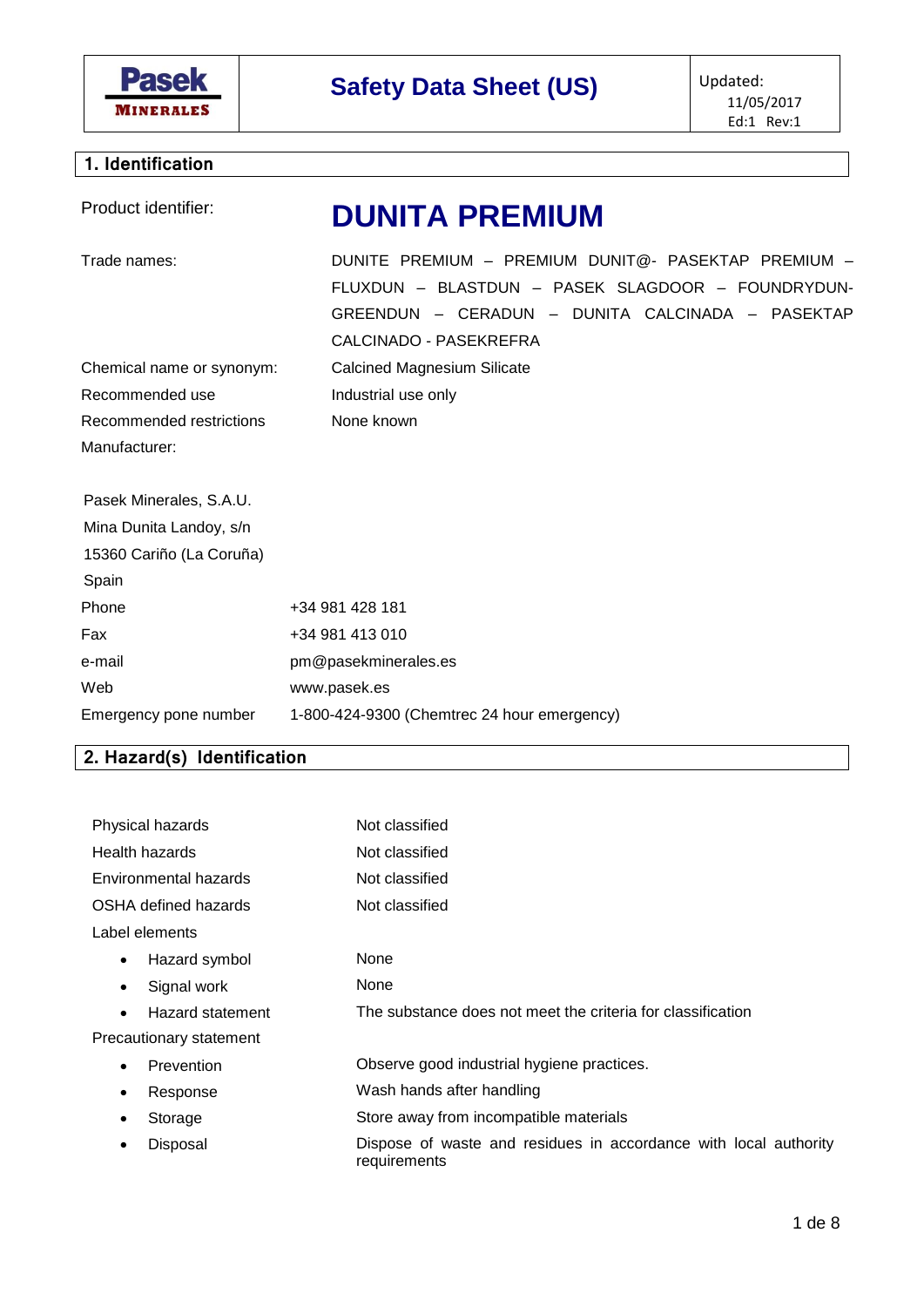

Hazard(s) not otherwise classified None known (HNOC) Supplemental information None

#### **3. Composition / Information on Ingredients**

#### **Substances**

The manufacturer lists no ingredients as hazardous according to OSHA 29 CFR 1910.1200

| Chemical name               | <b>Chemical Formula</b>               | <b>CAS-No</b> | <b>Concentration</b> |
|-----------------------------|---------------------------------------|---------------|----------------------|
| Calcined Magnesium silicate | (Mg,Fe) <sub>2</sub> SiO <sub>4</sub> | 1244003-26-6  | 90-100%              |

#### **4. First-Aid Measures**

| Eye contact:                                                                          | Do not rub eyes. Rinse eyes with plenty of clean water. If symptoms<br>persist, seek medical attention.            |  |
|---------------------------------------------------------------------------------------|--------------------------------------------------------------------------------------------------------------------|--|
| Ingestion:                                                                            | Rinse mouth. Get medical attention if symptoms occur.                                                              |  |
| Inhalation:                                                                           | Move to fresh air. Call a physician if symptoms develop or persist.                                                |  |
| <b>Skin contact:</b>                                                                  | Wash off with soap and water. Get medical attention if irritation                                                  |  |
|                                                                                       | occurs.                                                                                                            |  |
| Most important symptoms/effects,                                                      | Dusts may irritate the respiratory tract, skin and eyes.                                                           |  |
| acute and delayed                                                                     |                                                                                                                    |  |
| Indication of immediate medical<br>attention<br>special<br>treatment<br>and<br>needed | Treat symptomatically                                                                                              |  |
| <b>General information</b>                                                            | Ensure that medical personnel are aware of the material(s) involved,<br>and take precaution to protect themselves. |  |

#### **5. Fire-Fighting Measures**

**Suitable extinguishing media:** Not applicable. Use media appropriate for surrounding fire.

**Unsuitable extinguishing media:** Not available.

**Specific hazards arising from the chemical:** Not applicable.

**Special protective equipment and precautions for fire-fighters:** Not available.

#### **6. Accidental release measures**

**Personal precautions, protective equipment and emergency procedures**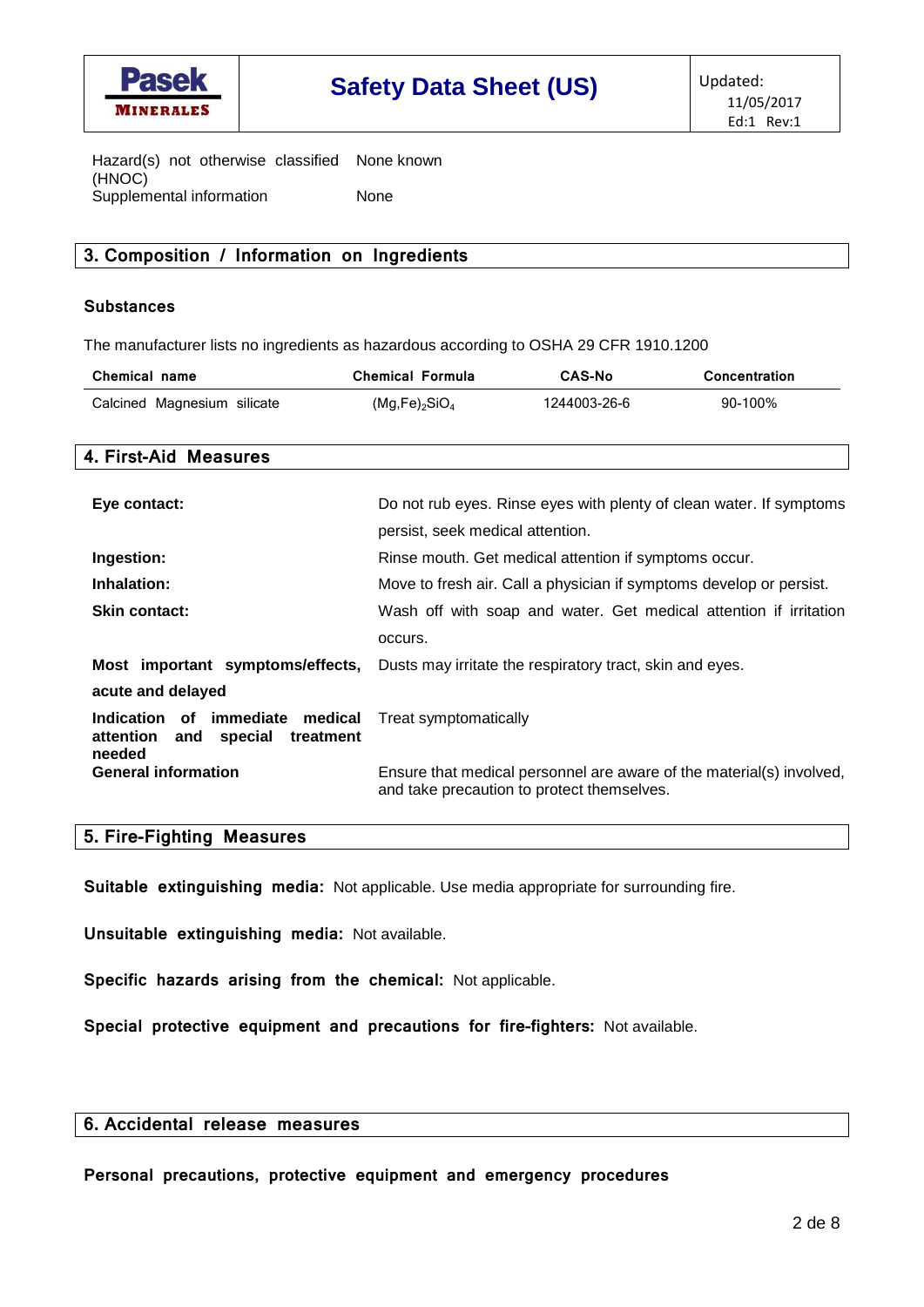

- Keep unnecessary personnel away.
- Wear appropiate protective equipment and clothing during clean-up.
- Use a NIOSH/MSHA approved respirator if there is a risk of exposure to dust/fume at levels exceeding the exposure limits.
- For personal protective see section 8 of these SDS.

#### **Methods and materials for containment and cleaning up**

Stop the flow of material, if this is without risk. Collect dust using a vacuum cleaner equipped with HEPA filter. Large Spills: Wet down with water and dike for later disposal. Shovel the material into waste container. Avoid the generation of dusts during clean-up. Following product recovery, flush area with water.

Small Spills: Sweep up or vacuum up spillage and collect in suitable container for disposal. For waste disposal, see section 13 of the SDS.

#### **Environmental precautions**

Avoid discharge into drains, water courses or onto the ground.

#### **7. Handling and Storage**

#### **Precaution for safe handling**

- Handle in accordance with good industrial hygiene and safety practice.
- Wear appropriate personal protective equipments.
- Minimize dust generation and accumulation.
- Provide appropriate exhaust ventilation at places where dust is formed.
- Practice good housekeeping.

#### **Conditions for safe storage, including any incompatibilities**

- Store in dry conditions and ventilated area.
- Keep containers tightly closed to avoid accidental breakages.
- Store away from incompatible materials. Section 10 of the SDS.

#### **8. Exposure Controls/ Personal Protection**

**Occupational exposure limits:** No exposure limits noted for ingredient(s)

**Biological limit value:** No biological exposure limits noted for the ingredient(s)

**Appropriate engineering controls:** If material is ground, cut or used in any operation which may generate dusts, use appropriate local exhaust ventilation to keep exposures below the recommended exposure limits.

**Individual protection measures, such a personal protective equipment**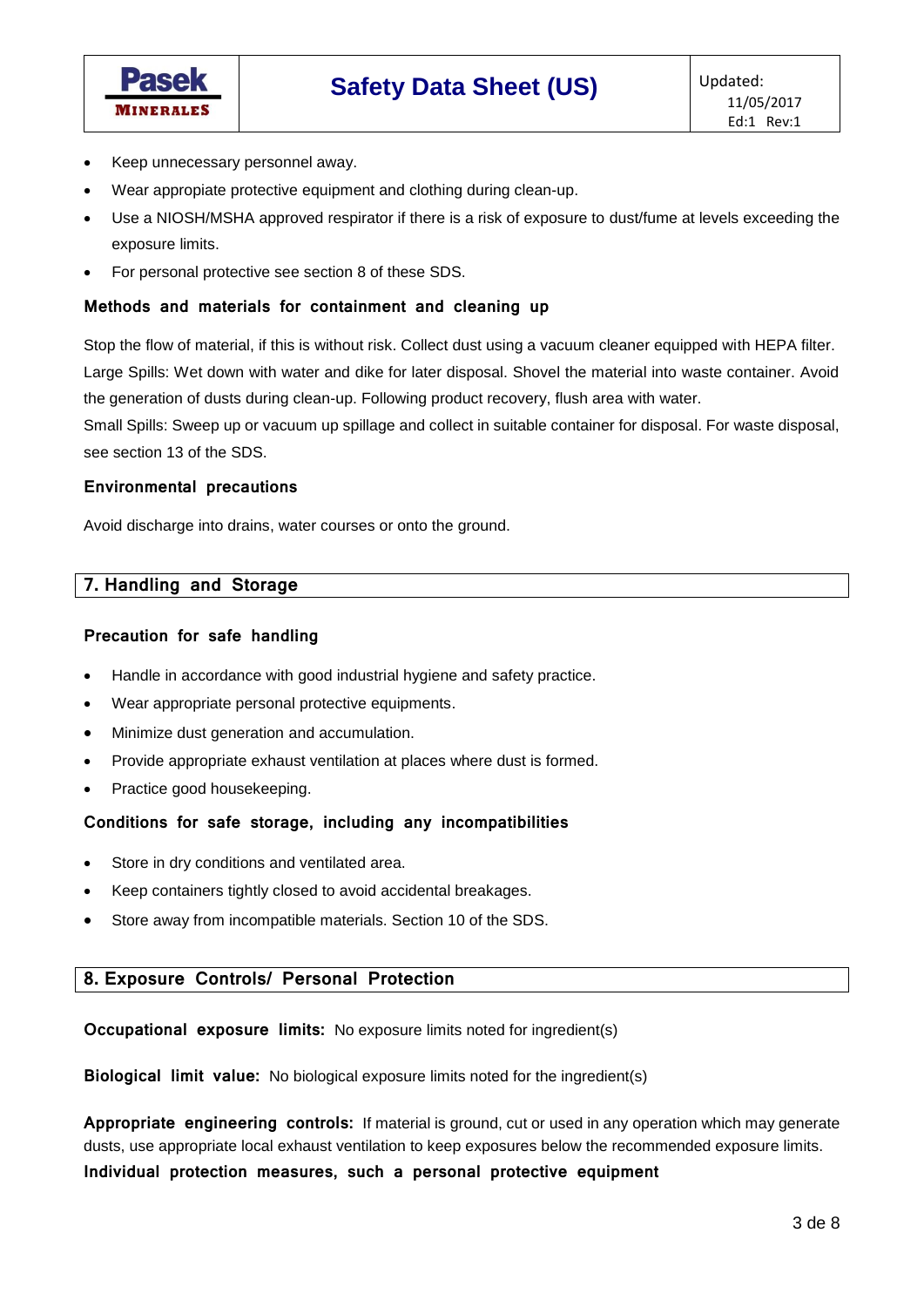

## **Safety Data Sheet (US)** Updated:

- Eye/face protection: Wear safety glasses with side-shields
- Skin protection: No special protective equipment required.
- Hand protection: Wear appropriate chemical resistant gloves.
- 
- 
- 
- Respiratory protection: In case of insufficient ventilation, use a NIOSH/MSHA approved respirator.
	- Body protection: No special protective equipment required.

Hands washing at the end of working time.

Thermal hazards Wear appropriate thermal protective clothing, when necessary.



**General hygiene considerations:** Always observe good personal hygiene measures, such as washing after handling the material and before eating, drinking, and/or smoking. Routinely wash work clothing and protective equipment to remove contaminants.

#### **9. Physical and Chemical Properties**

| Appearance           | Solid, granular material             | <b>Flash point</b>               | Not applicable                  |
|----------------------|--------------------------------------|----------------------------------|---------------------------------|
| Color                | <b>Brownish</b>                      | <b>Bulk Density</b>              | $1,44 - 1,53$ g/cm <sup>3</sup> |
| Odor                 | Not available.                       | <b>Solubility (Water)</b>        | Not available                   |
| Odor threshold       | Not available                        | <b>Partition coefficient</b>     | Not available                   |
| pH                   | 7-8 (5% of fines in distilled water) | <b>Auto-ignition temperature</b> | Not available                   |
| <b>Melting Point</b> | 1450 °C                              | Decomposition temperature        | Not available                   |
| <b>Boiling Point</b> | Not applicable                       | <b>Explosive Properties</b>      | Not applicable                  |
| <b>Viscosity</b>     | Not available                        |                                  |                                 |

#### **10. Stability and Reactivity**

**Reactivity:** The substance is stable and non-reactive under normal conditions of storage, use and transport.

**Chemical stability:** The product is chemically stable under normal conditions of normal use.

**Possibility of hazardous reactions:** No hazardous reactions known under normal conditions.

**Conditions to avoid:** Avoid dust formation. Contact with incompatible materials.

**Incompatible materials:** Strong oxidizing agents. Incompatibility is based strictly upon potential theoretical reactions between chemicals and may not be specific to industrial application exposure. .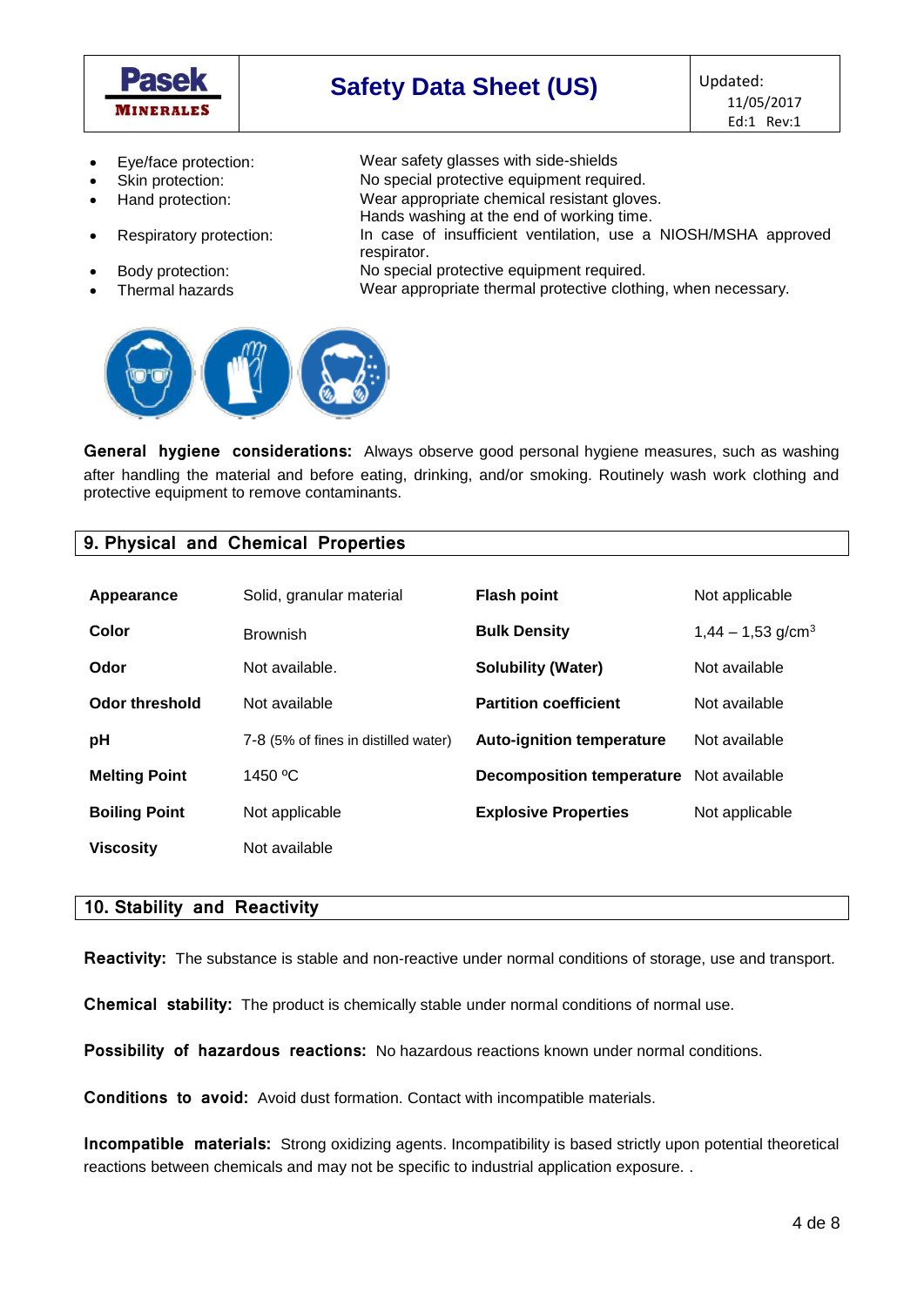

**Hazardous decomposition products:** None known.

| 11. Toxicological Information |  |
|-------------------------------|--|
|                               |  |

### **Information on likely routes of exposure Inhalation:** Dust may irritate respiratory system. **Skin contact:** Dust or powder may irritate the skin. **Eye contact:** Dust may irritate the eyes. **Ingestion:** Expected to be a low ingestión hazards. **Symptoms related to the physical, chemical and toxicological characteristics:** Dust may irritate the respiratory tract, skin and eyes.

#### **Information on toxicological effects**

| <b>Acute toxicity</b>                                | Not available                                                  |  |
|------------------------------------------------------|----------------------------------------------------------------|--|
| <b>Skin corrosion/irritation</b>                     | Prolonged skin contact may cause temorary irritation.          |  |
| Serious eye damage/irritation                        | Direct contact with eyes may cause temporary irritation.       |  |
| Respiratory or skin sensibilization                  | Not a respiratory or skin sensitizer.                          |  |
| <b>Germ cell mutagenicity</b>                        | Not data availabe                                              |  |
| <b>Carcinogenicity:</b>                              | This product is not considered to be a carcinogen by IARC,     |  |
|                                                      | ACGIH, NTP or OSHA.                                            |  |
| <b>Toxicity for reproduction:</b>                    | This product is considered to be non-toxic to the reproduction |  |
|                                                      | system.                                                        |  |
| Specific systemic toxicity of target Not classified  |                                                                |  |
| organs - single exposure                             |                                                                |  |
| Specific systemic toxicity of target Not classified. |                                                                |  |
| organs - repeated exposure                           |                                                                |  |
| <b>Aspiration hazard</b>                             | Not an aspiration hazard                                       |  |
| 12. Ecological Information                           |                                                                |  |

#### **Ecotoxicity**

The product is not classified as environmentally hazardous. However, this does not exclude the possibility that large or frequent spills can have a harmful or damaging effect on the environment.

#### **Persistence and degradability**

No data available.

#### **Bioaccumulative potential**

No data available.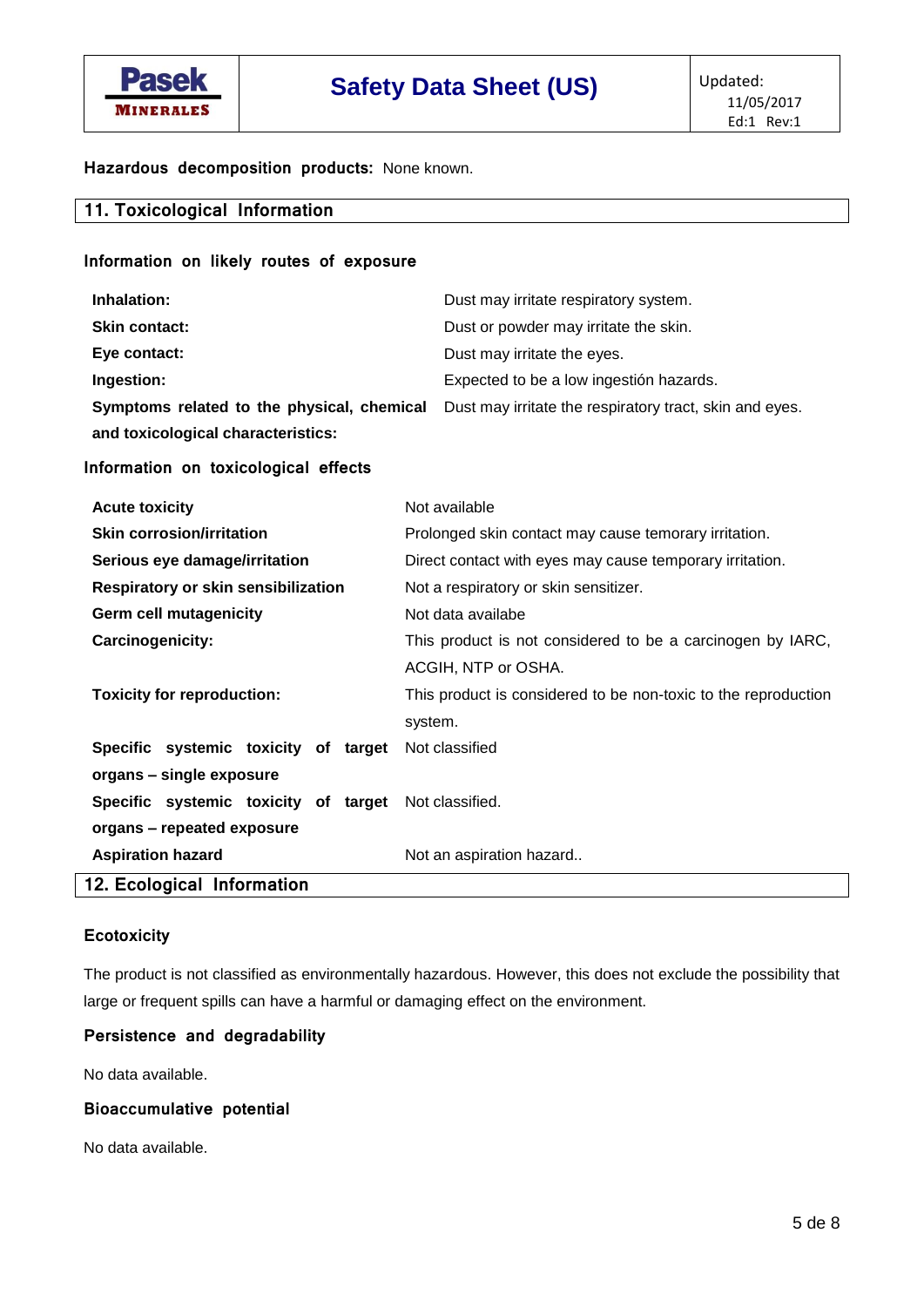

#### **Mobility in soil**

No data available.

#### **Other adverse effects**

No other adverse environmetal effects are expected from this component.

#### **13. Disposal Considerations**

#### **Disposal instructions**

This product is not a hazardous waste accoding to Federal regulations (40 CFR 261.4 (b)(4)). Under RCRA, it is the responsibility of the user of the product to determine, at the time of disposal, whether the product meets RCRA criteria for hazardous waste.

#### **Hazardous waste code**

Since this product is used in several industries, no Waste Code can be provided by the supplier. The Waste Code should be determined in arrangement with your waste disposal partner or the resposible authority.

#### **Waste from residues/ unused products**

Not available.

#### **Contaminated packaging**

Not available.

#### **14. Transport Information**

- DOT Not regulated as dangerous goods.
- ADR: Not subject to classification.
- IMDG: Not subject to classification.
- ICAO/ IATA: Not subject to classification.
- RID: Not subject to classification.

#### **Transport in bulk according to Annex II of MARPOL 73/78 and the IBC Code** Non hazardous material

#### **15. Regulatory Information**

#### **US federal regulations**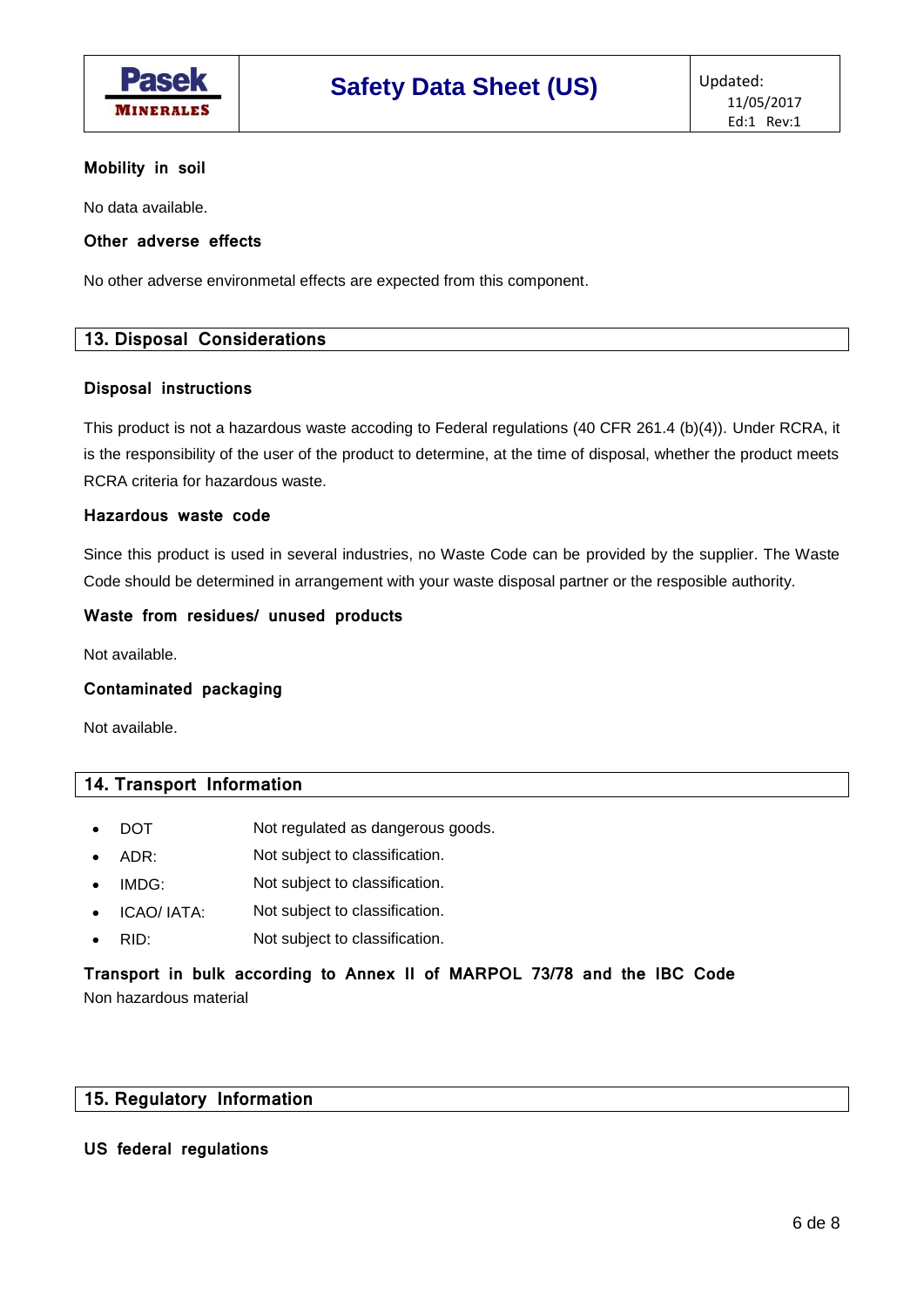

- One or more components are not listed on TSCA.
- This product is not known to be a "Hazardous Chemical" as defined by the OSHA Hazard
- Communication Standard, 29 CFR 1910.1200. All chemical substances in this product are listed on the TSCA chemical substance inventory where required.

**TSCA Section 12(b) Export Notification (40 CFR 707, Subpt. D):** Not regulated.

**CERCLA Hazardous Substance List (40 CFR 302.4):** Not listed.

**SARA 304 Emergency release notification:** Not regulated.

**U.S OSHA Specifically Regulated Substances (29 CFR 1910.1001-1050):** Not listed.

**Superfund Amendments and Reauthorization Act of 1986 (SARA):**

**Hazard categories** Immediate Hazard – No

Delayed Hazard – No

Fire Hazard – No

Pressure Hazard – No

Reactivity Hazard - No

|  |  |  |  | SARA 302 Extremely Hazardous chemical No listed. |
|--|--|--|--|--------------------------------------------------|
|--|--|--|--|--------------------------------------------------|

**SARA 311/312 Hazardous** No chemical

**SARA 313 (TRI reporting)** Not regulated.

**Other federal regulations**

**Clean Air Act (CAA) Section 112 Hazardous Air Pollutants (HAPs) List**

Not regulated

**Clean Air Act (CAA) Section 112(r) Accidental Release Prevention (40 CFR 68.130)**

Not regulated

**Safe Drinking Water Act (SDWA)**

Not regulated

**U.S. state regulations**

**US. California controlled substances CA Department of Justice (California Health and Safety Code Section 11100)**

Not listed.

**US. Massachusetts RTK – Substance List**

Not regulated.

**US. New Jersey Worker and Community Right-to-Know Act**

Not listed.

**US. Pennsylvania Worker and Community Right-to-Know Act**

Not listed.